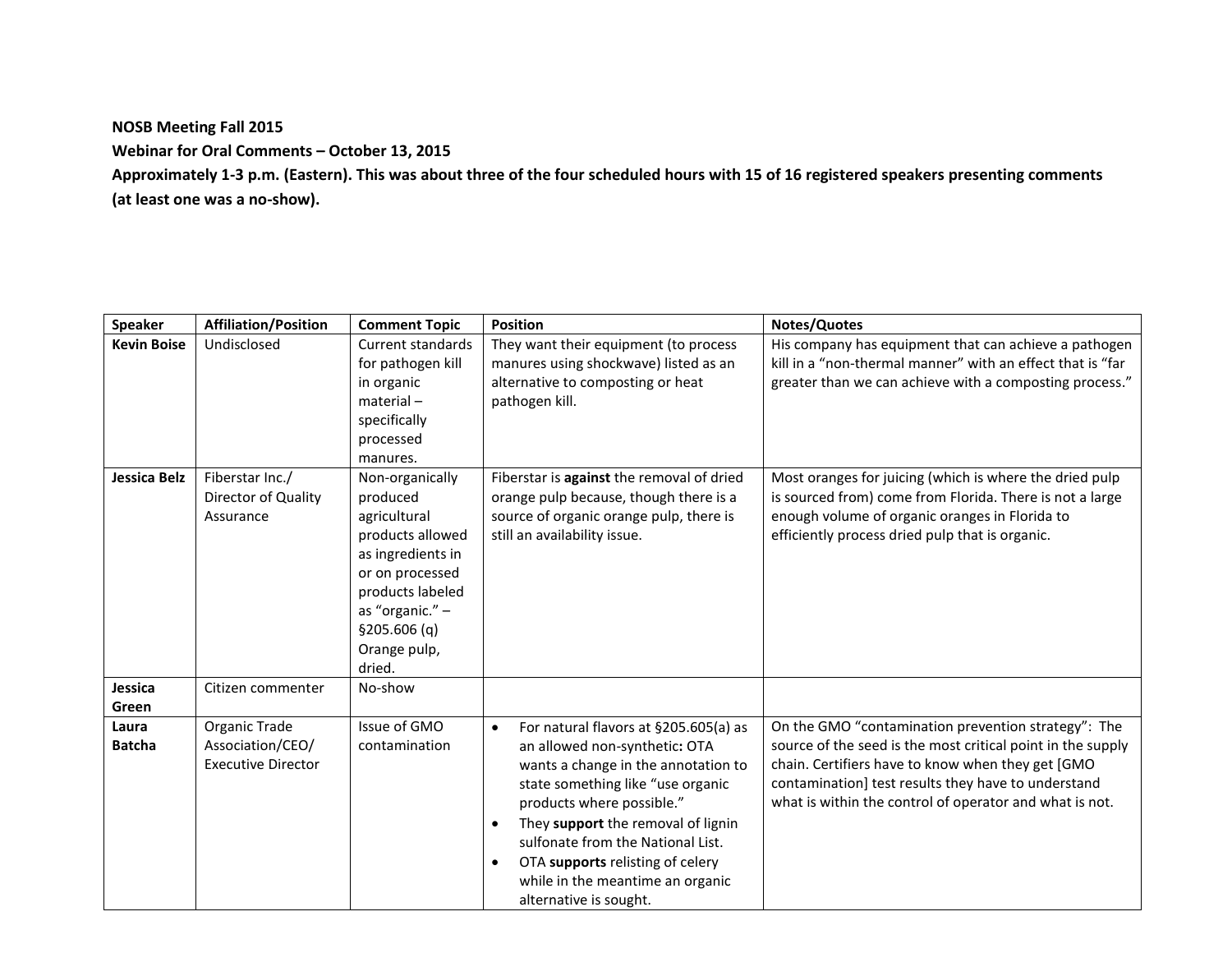| Patty<br>Lavera           | Food and Water<br>Watch/Assistant<br>Director | <b>GMO</b><br>$\bullet$<br>contaminatio<br>n.<br>Listing of<br>$\bullet$<br>inert<br>ingredients<br>and ash. | Does not support the changed<br>$\bullet$<br>annotation for inert ingredients -<br>responsibility should not be shifted<br>from the NOSB to the EPA.<br>Supports recommendation to<br>$\bullet$<br>remove ash from the list. | For GMO contamination, speaker urged the NOSB to<br>keep talking about this issue and to understand that the<br>organic community is bearing "very real costs" and an<br>"unfair amount of the burden in trying to coexist [with<br>non-organic producers]".<br>Supports recommendation to remove ash because it is<br>"propping up" huge intensive livestock operations and<br>that goes against organics. |
|---------------------------|-----------------------------------------------|--------------------------------------------------------------------------------------------------------------|------------------------------------------------------------------------------------------------------------------------------------------------------------------------------------------------------------------------------|-------------------------------------------------------------------------------------------------------------------------------------------------------------------------------------------------------------------------------------------------------------------------------------------------------------------------------------------------------------------------------------------------------------|
| Ronald<br><b>Gonzales</b> | DOLE (Costa<br>Rica)/Research<br>Manager      | The listing of<br>ethylene gas                                                                               | Strongly supports the continued use of<br>ethylene gas as an allowed synthetic<br>substance. [§205.601(k)]                                                                                                                   | Without ethylene gas you cannot plan harvesting and<br>growing pineapples. It is crucial to be able to "program<br>the harvest" because then they generate/design pest<br>control and harvest time around this program -<br>otherwise the plants need to be managed individually.<br>The market would return to conventional pineapple if<br>ethylene gas is removed from the list.                         |
| West<br><b>Mathison</b>   | Stemilt<br>Growers/President                  | General caution<br>to not remove<br>things from the<br>approved listings<br>$-$ including<br>specific items. | Supports the relisting of multiple<br>$\bullet$<br>items: fish products, pheromones,<br>chlorine (for sanitation), etc.<br>Needs to be more research into<br>$\bullet$<br>methyl bromide alternatives.                       | Speaker CAUTIONS the removal of further products<br>because removals have unintended consequences,<br>including unexpected expenses and crop losses due to<br>not having the available "tools." He also complained that<br>not having some of the synthetic materials would<br>necessitate more hiring labor (and having to build<br>additional housing to accommodate workers).                            |
| <b>Rhodes</b><br>Yepsen   | Biodegradable<br>Products Institute           | Biodegradable<br>films/mulch<br>covers                                                                       | NOP policy memo 15-1 is<br>$\bullet$<br>problematic.<br>The pertinent regulation should<br>$\bullet$<br>contain a definition of "bio-based<br>material."                                                                     | NOP policy memo 15-1 is problematic. The final<br>approval was not the same as the petition and research<br>-100% bio-based/plant-based covers are not on the<br>market. The biodegradable mulch films the company<br>produces meet the minimum bio-product requirement.                                                                                                                                    |
| Amber<br>Pool             | <b>CCOF/Senior Farm</b><br>Specialist         | Inerts                                                                                                       | Supports annotation change for<br>$\bullet$<br>inerts.                                                                                                                                                                       | Supports annotation change so that only the safest<br>materials are approved for use in organics.<br>It takes a long times for pesticide companies to get<br>things approved by EPA so we need long phase-out so<br>people don't lose the tools they rely on.                                                                                                                                               |
| Marni<br>Carlin           | Organic Trade<br>Association                  | Alginic acid<br>$\bullet$<br>Reclassifying,<br>$\bullet$<br>in general                                       | Alginic acid should remain classified as a<br>synthetic.                                                                                                                                                                     | Speaks of caution when reclassifying so that the NOSB<br>does not get ahead of the NOP.                                                                                                                                                                                                                                                                                                                     |
| Allen<br><b>Wideman</b>   | Organic grain farmer<br>in Washington state   | Liquid fish<br>(fertilizer)                                                                                  | Asks: Are their limits to reactive<br>molecule/compounds in liquid fish                                                                                                                                                      | This farmer would like guidance on the use of a specific<br>liquid fish product that contains recaptured ammonium                                                                                                                                                                                                                                                                                           |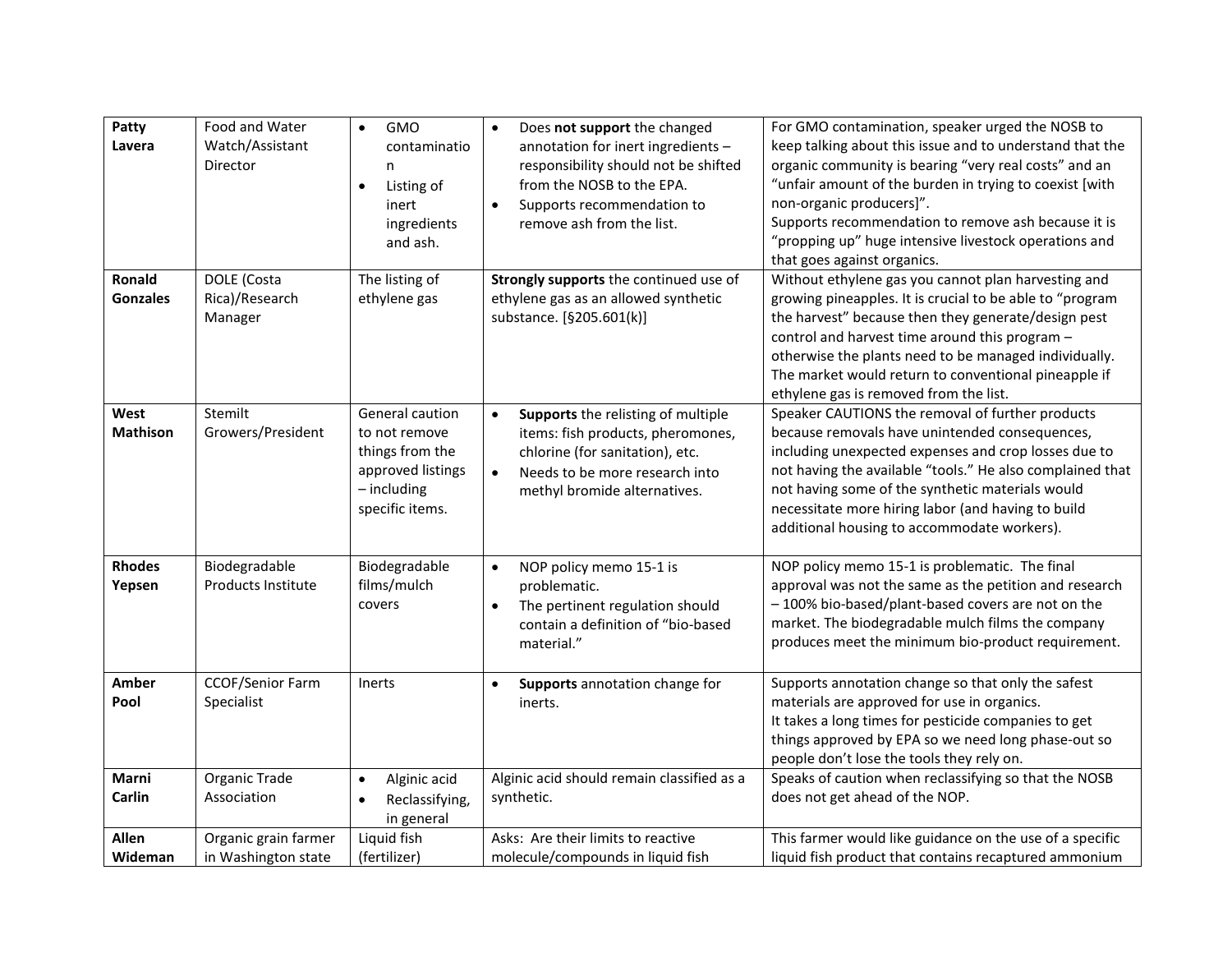|                                     |                                                                          |                                                                         | products?                                                                                                                                                                                                                                                                           | sulfate. His state organics regulator said this product is<br>not allowed.                                                                                                                                                                                                                    |
|-------------------------------------|--------------------------------------------------------------------------|-------------------------------------------------------------------------|-------------------------------------------------------------------------------------------------------------------------------------------------------------------------------------------------------------------------------------------------------------------------------------|-----------------------------------------------------------------------------------------------------------------------------------------------------------------------------------------------------------------------------------------------------------------------------------------------|
| <b>Amelie</b><br>Hayte              | <b>GNT USA</b>                                                           | Colors (as<br>additives)                                                | Supports the relisting of colors on<br>National List (from beet juice, etc.)<br>because there are problems with the<br>availability of organic alternatives.                                                                                                                        | Organic vegetable-based colors are only available in<br>limited quantities. Organic fruit and vegetables do not<br>have the same quality as conventional - they are not as<br>concentrated. Organic colors are only available in liquid<br>form, which rules out their uses in some products. |
| Pamela<br><b>Saunders</b>           | Organic meat<br>company/Organic<br>Prairie                               | Celery powder                                                           | Supports the relisting of celery powder<br>until an organic alternative source for<br>curing meat is developed.                                                                                                                                                                     | They have been assisting with research to figure out<br>where another vegetable source with curing properties<br>can be found (other than celery).                                                                                                                                            |
| <b>Hilda Tovar</b>                  | BerryMex                                                                 | Does not want<br>multiple items<br>removed from<br><b>National List</b> | Supports continued allowance of<br>$\bullet$<br>plastic mulch covers.<br>Supports continued allowance of<br>$\bullet$<br>fish products (for fertilizer).<br>Supports the relisting of multiple<br>$\bullet$<br>other products, including hydrogen<br>peroxide, copper sulfate, etc. | Speaking about central Mexico and Baja California<br>producers, they need to have multiple things they can<br>use in rotation because supply of some products can be<br>unpredictable. The plastic mulch covers reduces labor<br>costs and can be recycled.                                   |
| <b>Katherine</b><br><b>DiMatteo</b> | Partner in Wolf<br>DiMatteo +<br>Associates                              | Inerts<br>$\bullet$<br>Plastic<br>mulch/bio-<br>degradable<br>film      | For inerts: ensure actual compliance<br>$\bullet$<br>with OFPA.<br>Urge biodegrade films be allowed for<br>$\bullet$<br>use immediately; the memo 15-1<br>needs to be changed to match the<br>actual regulations.                                                                   | National List - limiting list/making it smaller should not<br>be a long-term goal. The decision that something should<br>be on this list is not a popularity contest and should NOT<br>rely on the number of comments received. Decision<br>should be based only on criteria.                 |
| Eileen<br>Hourihan                  | McCarthy<br>Manufacturing/<br>registered dietitian in<br><b>Illinois</b> | Sulfites (lignin<br>sulfate and<br>sulfuric acid?)                      | Some people are allergic to sulfites - so<br>we should ban these substances from the<br>food supply.                                                                                                                                                                                |                                                                                                                                                                                                                                                                                               |

October 13, 2015 – other individuals present in the "room":

Jenny Tucker at the NOP – Tech Facilitator

Dr. Paul Lewis – Standards division director

Other NOP staff members were present as well, including their new technology officer.

Jean Richardson, NOSB Board chair, moderated the webinar process.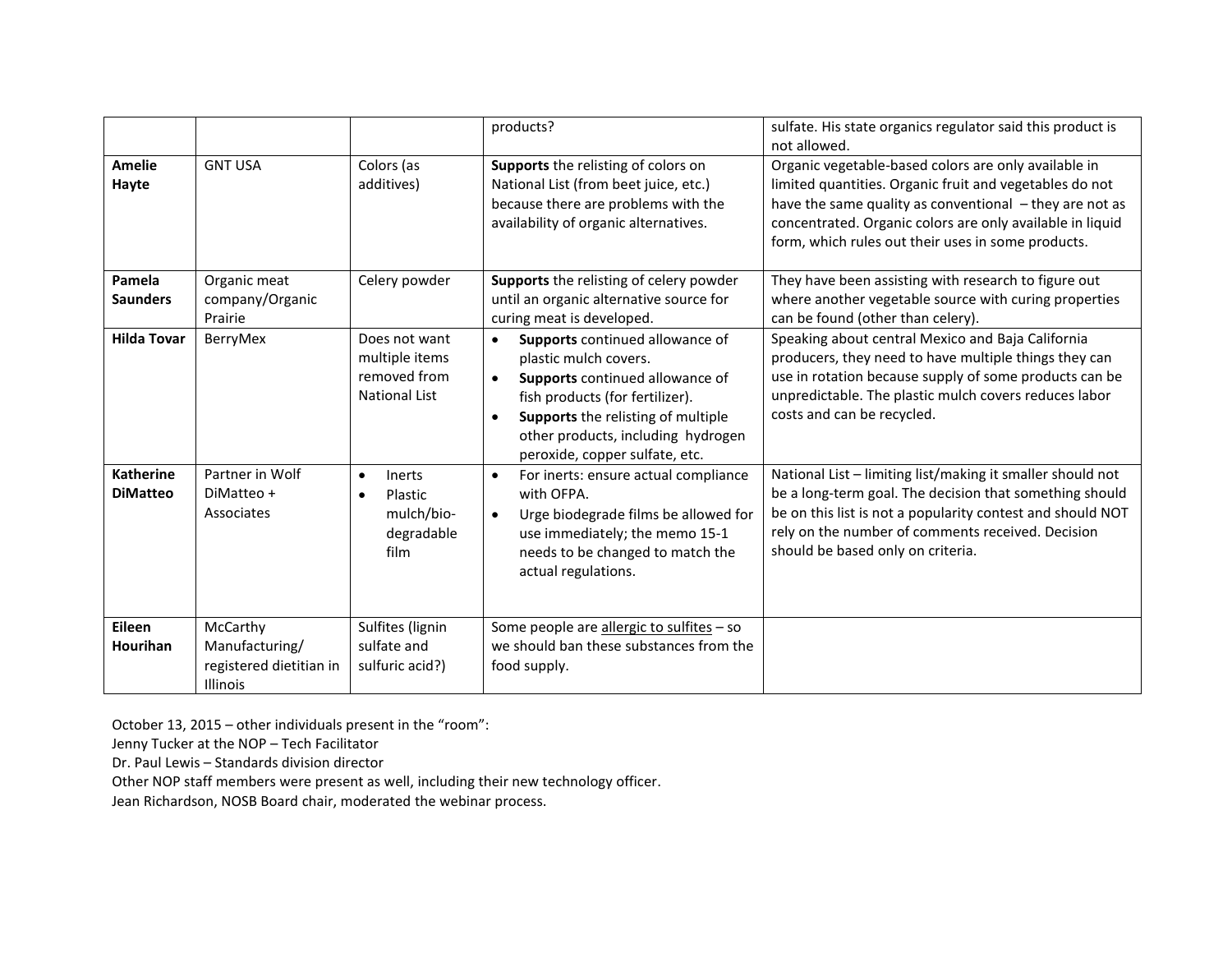## **NOSB Fall 2015 Meeting Webinar for Oral Comments – October 20, 2015**

| <b>Speaker</b>          | Affiliation/<br><b>Position</b>                                     | <b>Comment Topic</b>           | <b>Position</b>                                                                                                                                                                                           | Notes/Quotes                                                                                                                                                                                                                                                                                                                                                                                                                                                                                                                                                                                                 |
|-------------------------|---------------------------------------------------------------------|--------------------------------|-----------------------------------------------------------------------------------------------------------------------------------------------------------------------------------------------------------|--------------------------------------------------------------------------------------------------------------------------------------------------------------------------------------------------------------------------------------------------------------------------------------------------------------------------------------------------------------------------------------------------------------------------------------------------------------------------------------------------------------------------------------------------------------------------------------------------------------|
| Jessica<br>Shay         | Director of Science<br>Progress for the                             | Research<br>priorities         | 2015 research<br>priorities - especially                                                                                                                                                                  | Excited about OTA working group - they plan to support it. [Note: The<br>Organic Center was started by the OTA and is housed in the OTA corporate                                                                                                                                                                                                                                                                                                                                                                                                                                                            |
|                         | Organic Center                                                      |                                | approve of livestock<br>management and<br>development of<br>alternatives are very<br>important.<br>Suggestions for<br>additions to NOSB<br>research priority:<br>Manure safety<br>$\bullet$               | offices.]<br>Highlight of current projects:<br>Antibiotics/alternatives for fire blight<br>$\bullet$<br>Organic solutions to control citrus greening disease (Asian citrus cilid)<br>$\bullet$<br>Soil-building practices<br>$\bullet$                                                                                                                                                                                                                                                                                                                                                                       |
|                         |                                                                     |                                | Pollinator health<br>$\bullet$                                                                                                                                                                            |                                                                                                                                                                                                                                                                                                                                                                                                                                                                                                                                                                                                              |
| Paul<br><b>Browner</b>  | Regulatory head/<br><b>DSM</b><br>(nutritional<br>products company) | Fish oil                       | Fish oil - recommends<br>re-listing without<br>changing annotation.<br>It does not have dire<br>consequences for<br>sustainability.                                                                       | Sustainability: fish used in fish oils are not overexploited. FAO report - it<br>overgeneralizes the state of the fisheries.<br>Contaminants: highly refined oil - no huge concern of contaminants (health<br>benefits are greater than concerns).<br>Plant derived alternatives: do not contain the same fatty acids as fish oil.<br>Tom Chapman Q: Asks about source/Peruvian fishery. FAO code of conduct -<br>is it used to qualify fisheries?                                                                                                                                                           |
| <b>Robert</b><br>LaRose | <b>BioSafe Systems</b>                                              | NO SHOW                        |                                                                                                                                                                                                           |                                                                                                                                                                                                                                                                                                                                                                                                                                                                                                                                                                                                              |
| Kent<br>Henderson       | Veterinarian NW<br>Vermont (dairy<br>herds)                         | Parasiticides<br>(Fenbendazol) | Reduce current<br>$\bullet$<br>restricted<br>withholding times<br>for beef and<br>dairy.<br>Consider<br>$\bullet$<br>Ivermectin<br>removal because<br>it hurts dung<br>beetles and<br>beneficial insects. | Fenbendazol - slides show the medication is not present well before<br>$\bullet$<br>withholding time.<br>Current standards only allow treatment during emergencies. The 90-day<br>$\bullet$<br>milk withholding is too long.<br>Internal parasites harm natural immunity.<br>$\bullet$<br>Francis Thicke Q: How long should withdrawal time be? And Moxidectin?<br>Fenbendazol has to be prescribed to farmer - is that still okay? A: Below 0 in<br>milk, 14 days in beef. Veterinarian does not recommend Moxidectin be used.<br>Dr. Henderson does not think it should need prescription by veterinarian. |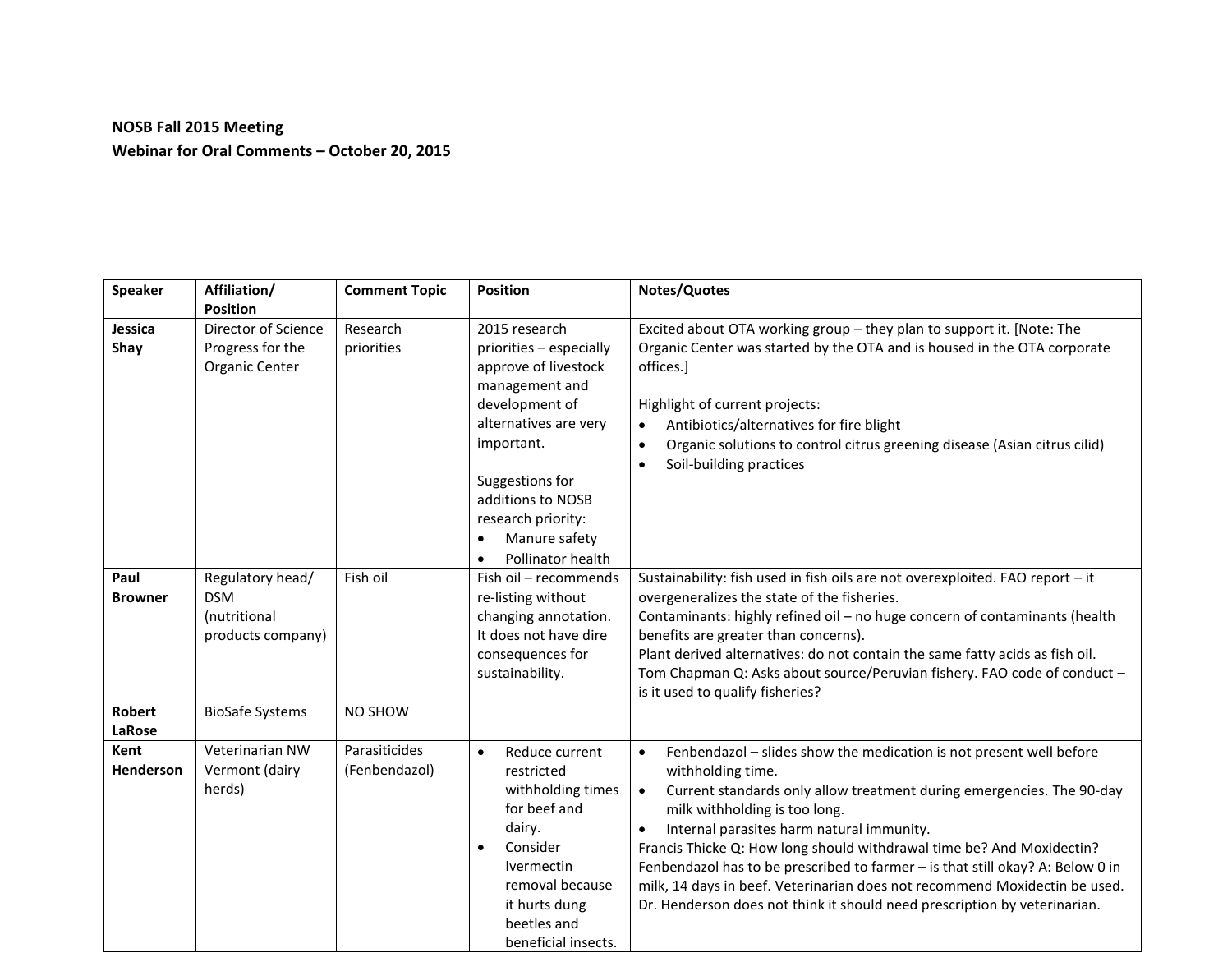| <b>Steve Etka</b>                | National Organic<br>Coalition/Policy<br>Director                      | $\bullet$<br>Research<br>priorities<br>Changing<br>$\bullet$<br>rules/policy | Add these research<br>topics:<br>Methel bromide<br>$\bullet$<br>alternatives for<br>organic<br>strawberry<br>transplants.<br>Celery powder<br>$\bullet$<br>Other topics:<br>lonizing<br>$\bullet$<br>radiation<br>Animal<br>$\bullet$<br>welfare<br>standards | Pleased with research priority into sanitizing alternatives to chlorine.<br>Ionizing radiation - organic rule prohibits it - FDA description is too narrow.<br>UV radiation is not covered and it should be prohibited.<br>Outdoor access to poultry - this should be a priority for animal welfare<br>standards. This should be part of the solution to pathogen problems (avian<br>influenza). |
|----------------------------------|-----------------------------------------------------------------------|------------------------------------------------------------------------------|---------------------------------------------------------------------------------------------------------------------------------------------------------------------------------------------------------------------------------------------------------------|--------------------------------------------------------------------------------------------------------------------------------------------------------------------------------------------------------------------------------------------------------------------------------------------------------------------------------------------------------------------------------------------------|
| <b>Jeff Nolan</b>                | <b>Energy Works</b><br>Biopower                                       | Prohibition<br>against manure<br>burning                                     | The prohibition needs<br>to be allowed to<br>sunset.                                                                                                                                                                                                          | Manure is a huge contributor to water pollution (particularly in Chesapeake<br>Bay).<br>Solution - take manure and use it to generate renewable power to use<br>"excess manure."<br>There is a lack of consensus as to the reason behind the manure burning<br>prohibition.                                                                                                                      |
| Theojary<br><b>Crisantes</b>     | Organic farmer for<br>Wholesum<br>Harvest/VP of<br>organic production | Hydroponics/<br>greenhouse<br>agriculture in<br>organics                     | Their greenhouses<br>meet organic<br>standards.<br>Hydroponics/<br>aquaponics - do not<br>stunt methods that<br>make organics more<br>accessible to<br>customers.                                                                                             | Technology packages that help to exclude pests and diseases that can't be<br>controlled by organic methods. This includes things like "shade houses."<br>Open field is problematic for vegetables sometimes with respect to<br>environment and pest control (they grow tomatoes in containers in<br>greenhouses).                                                                                |
| <b>Margaret</b><br><b>Scoles</b> | IOIA/ Executive<br>Director                                           | Relisting materials                                                          | Keep on the list:<br>Ethylene gas<br>$\bullet$<br>Liquid fish<br>$\bullet$<br>Copper<br>Sulfur<br>Humic acid                                                                                                                                                  | Do not remove things from list just because there are not a lot of farmers<br>commenting.<br>Materials for crops and livestock farmers is the focus of their comments -<br>because they are less likely to comment (smaller, more surprised when<br>something is suddenly not allowed).                                                                                                          |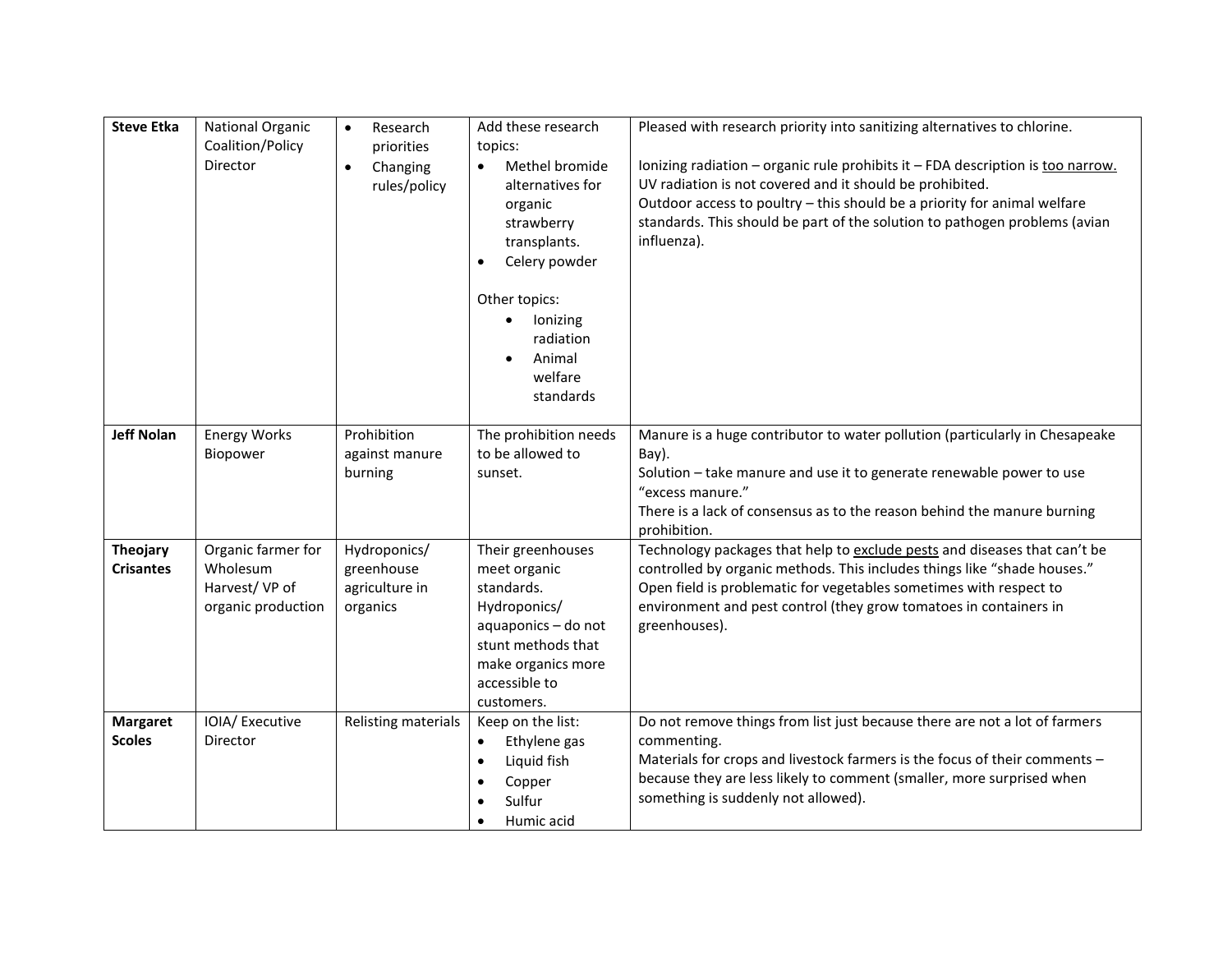|                                 |                                                                                                       |                                                             | Livestock vaccines<br>$\bullet$                                                                                                                                            | IOIA supports proposal for annotation change for micronutrients.                                                                                                                                                                                                                                                                                                                                                                                                                                                                                                                                                                                                                                                                                                                                                            |
|---------------------------------|-------------------------------------------------------------------------------------------------------|-------------------------------------------------------------|----------------------------------------------------------------------------------------------------------------------------------------------------------------------------|-----------------------------------------------------------------------------------------------------------------------------------------------------------------------------------------------------------------------------------------------------------------------------------------------------------------------------------------------------------------------------------------------------------------------------------------------------------------------------------------------------------------------------------------------------------------------------------------------------------------------------------------------------------------------------------------------------------------------------------------------------------------------------------------------------------------------------|
|                                 |                                                                                                       |                                                             |                                                                                                                                                                            | Harold Austin Q: Elaborate on Ethylene gas. And the size of the operation?<br>A: Every operator uses this material.                                                                                                                                                                                                                                                                                                                                                                                                                                                                                                                                                                                                                                                                                                         |
| <b>Val George</b>               | <b>CCOF</b>                                                                                           | Synthetic<br>parasiticides                                  | Support changes<br>$\bullet$<br>to parasiticides<br>annotation<br>change<br>Relist: hydrogen<br>$\bullet$<br>peroxide, iodine,<br>etc.                                     | Removal of Ivermectin supported.<br>[Difficult to hear what this speaker was saying due to poor connection]                                                                                                                                                                                                                                                                                                                                                                                                                                                                                                                                                                                                                                                                                                                 |
| <b>Barry</b><br><b>Flamm</b>    | Conservation<br>consultant/<br>Cornucopia<br>Institute board<br>member/former<br><b>NOSB Chairman</b> | Policy and<br>Procedure<br>Manual (PPM) &<br>policy changes | Negative effect on<br>organic integrity -<br>return to the Aug 12<br>PPM and then use the<br>established process to<br>make changes.<br>Restore full authority<br>of NOSB. | Original PPM done with transparent procedures and public input. Disbanded<br>policy development committee - a negative change.<br>Changing policy of sunset procedures - requiring 2/3rds vote to REMOVE<br>rather than 2/3s vote to KEEP material.<br>Response from Tracy Favre: They tried to do a red-line for the PPM and had<br>difficulty with it (being too complicated).                                                                                                                                                                                                                                                                                                                                                                                                                                            |
| Goldie<br>Caughlan              | Cornucopia<br>Institute board<br>member/ former<br>member of NOSB                                     | PPM                                                         | Consumers need more<br>transparency<br>(especially with<br>quality of Technical<br>Reviews and inputs in<br>the field)                                                     | Disappointment/concern for changes in PPM.<br>Open information exchange with public is important. Someone needs to<br>represent voice of the consumer.<br>There are a lot of concerned and confused ingredients. A great deal of the<br>problem is: huge lag time/difficulty in getting Technical Reviews that the<br>board members need to work with for the materials. The Technical Reviews<br>have huge lag time.<br>Tracy Favre Qs: Speaks to the contentious relationship between the NOP and<br>the NOSB. What are the concerns on the lag time for Technical Reviews?<br>Goldie Caughlan: No full transparency as to who provide the TRs (training and<br>disclosures/conflicts). The NOSB is at the mercy of the quality of the TRs. The<br>TAP reviews - the old board knew who the TAP reviews were coming from. |
| <b>Steve</b><br><b>Sprinkle</b> | Cornucopia/<br>organic farmer                                                                         | NO SHOW                                                     |                                                                                                                                                                            |                                                                                                                                                                                                                                                                                                                                                                                                                                                                                                                                                                                                                                                                                                                                                                                                                             |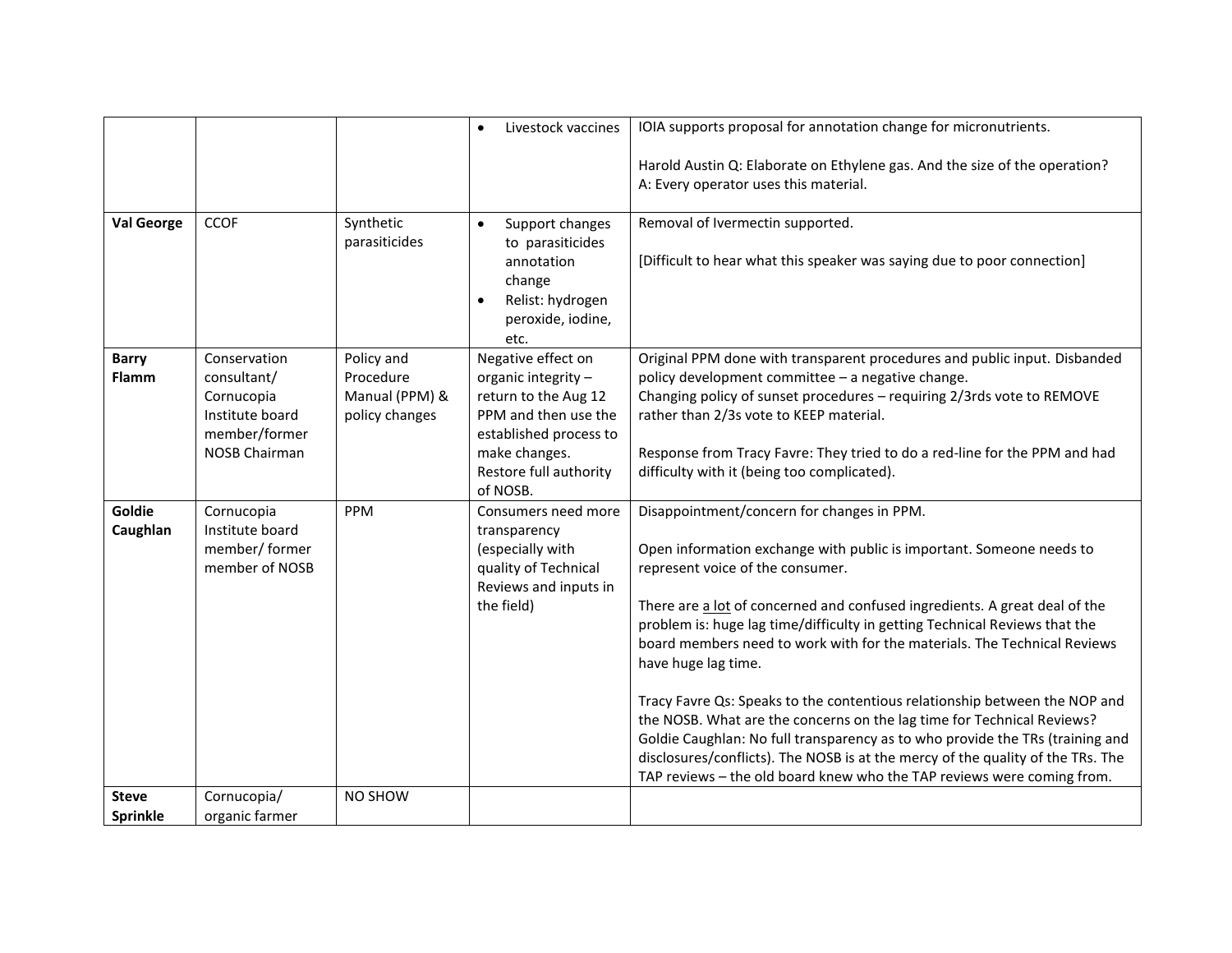| Jackie<br><b>DeMinter</b>        | MOSA/<br><b>Certification Policy</b><br>Manager                                                             | Annotation<br>changes                       | Generally support<br>annotation changes,<br>but some clarification<br>needs to be had and<br>questions answered. | Support EPA List 4 Inerts annotation change - but with some need for<br>clarification (as seen in written comments).<br>Micronutrient annotation - support annotation changes but with some<br>questions. "Professional crop advisors" and agronomists - will you require<br>MOSA to start checking credentials?<br>Please check that the micronutrients are all compatible with the National List.<br>Flavors - support preference for organic flavors. How is commercial<br>availability enforced in general?<br>Ancillary substances - commonly used.                                                                                                                                                                                                                                                                                                                                                                                                                                                                                                                                                                                                                                                                                                                      |
|----------------------------------|-------------------------------------------------------------------------------------------------------------|---------------------------------------------|------------------------------------------------------------------------------------------------------------------|-------------------------------------------------------------------------------------------------------------------------------------------------------------------------------------------------------------------------------------------------------------------------------------------------------------------------------------------------------------------------------------------------------------------------------------------------------------------------------------------------------------------------------------------------------------------------------------------------------------------------------------------------------------------------------------------------------------------------------------------------------------------------------------------------------------------------------------------------------------------------------------------------------------------------------------------------------------------------------------------------------------------------------------------------------------------------------------------------------------------------------------------------------------------------------------------------------------------------------------------------------------------------------|
| <b>Diane Cole</b>                | Applegate (now<br>owned by Hormel<br>Foods)                                                                 | Celery powder                               | Relist celery powder                                                                                             | Celery powder is necessary/important for organic meat products and there<br>are no alternatives. More time is needed for research into alternatives.<br>30% of Applegate's portfolio is organics but they want to expand. Without the<br>use of celery powder much of the organic growth in Applegate will be stalled.<br>Applegate is continuing to work on availability for organic celery. Additional<br>time is needed to find an acceptable replacement.                                                                                                                                                                                                                                                                                                                                                                                                                                                                                                                                                                                                                                                                                                                                                                                                                 |
| <b>Kevin</b><br><b>Engelbert</b> | Organic dairy, beef<br>and crop<br>farmer/former<br>NOSB member/<br>Cornucopia<br>Institute board<br>member | Multiple policy<br>and procedure<br>changes | See details to the right<br>(many topics touched<br>on briefly)                                                  | Farmer: Ships milk, majority to Organic Valley but retains some for their own<br>cheese production and marketing. They were the first certified organic dairy<br>in the U.S.<br>Animal welfare standards need to be further developed.<br>$\bullet$<br>Mechanism for doing annotations is unclear (especially to public) and<br>$\bullet$<br>sunset materials are unclear.<br>Change in sunset process - this change is negative, makes it difficult to<br>$\bullet$<br>have materials removed.<br>Only allowing 3 minutes comment at NOSB meetings - meant to<br>discourage participation from public.<br>Technical Reviews - authors secret from the public (conflicts/competency<br>cannot be evaluated).<br>NOP trying to get rid of PPM<br>$\bullet$<br>Lack of respect of NOSB from NOP (and lack of transparency) -<br>hydroponics as an example because the NOP is moving forward with<br>hydroponics.<br>Lack of enforcement of existing rules - especially access to pasture rule.<br>$\bullet$<br>Tracy Favre Q: Question about pasture access - what does he mean?<br>$\bullet$<br>Kevin states that many farms do not have proper access to pasture<br>(specifically to poultry) and they are still certified as organic and pastured<br>poultry cannot compete. |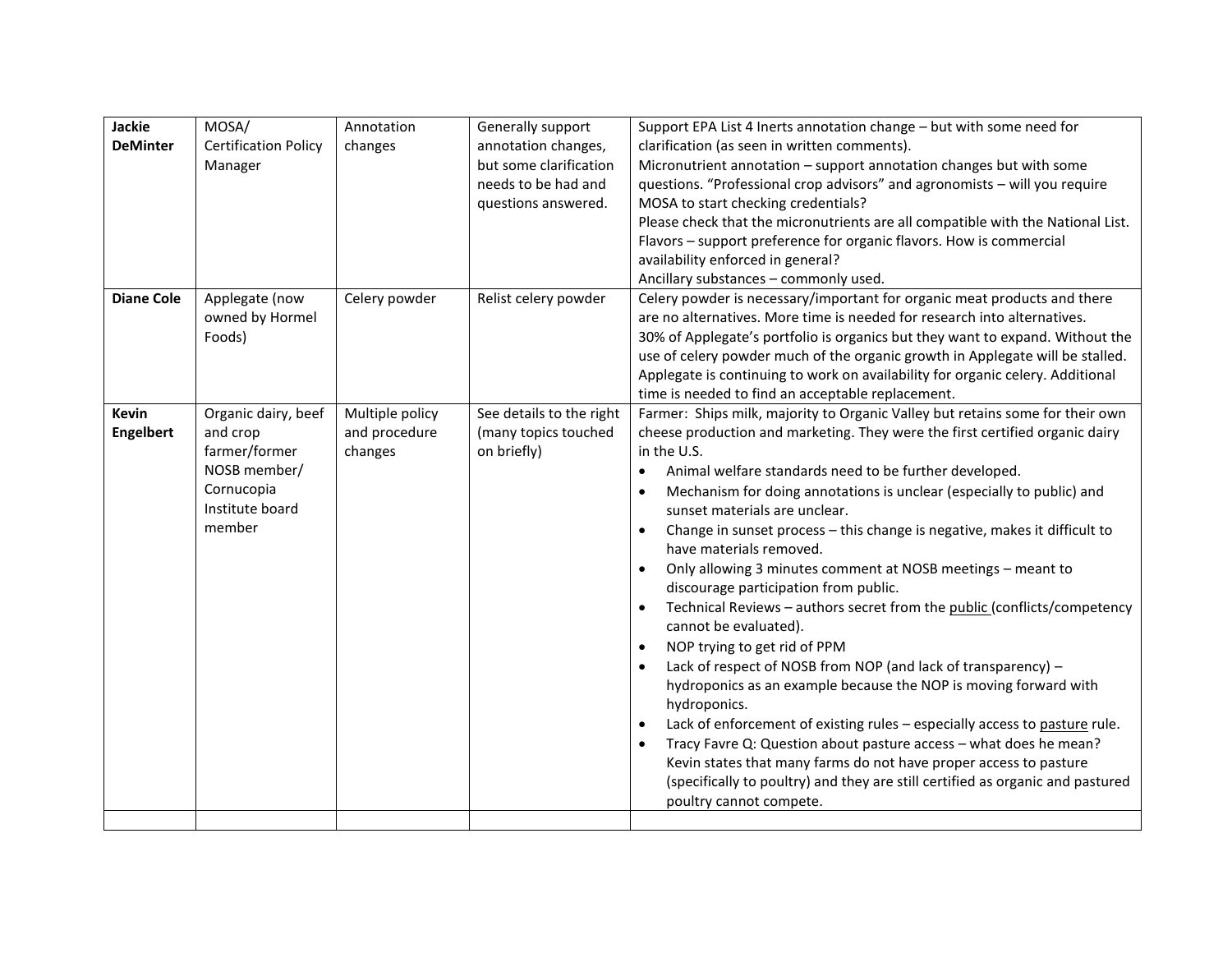| <b>Victoria</b><br><b>Alvarez</b> | FEMA-US (flavor<br>extract | Flavors          | Support re-listing<br>$\bullet$<br>of flavors | Support annotation change- with note that the supply of organic flavors is<br>not sufficient to sunset any flavors. If an organic form is available that would |
|-----------------------------------|----------------------------|------------------|-----------------------------------------------|----------------------------------------------------------------------------------------------------------------------------------------------------------------|
| <b>Saavedra</b>                   | company)/Leader            |                  | Support                                       | meet the needs of the user (because some do not have right qualities to                                                                                        |
|                                   | for FEMA organic           |                  | annotation                                    | satisfy current demands) then they support using the organic flavors.                                                                                          |
|                                   | passport                   |                  | change                                        | Flavors are essential to the processed organic food sector.                                                                                                    |
| Aishwarya                         | AgroFresh                  | Apple growers-   | Smartfresh product-                           | Smartfresh/MCP1-1/50 gas molecule (stabilized) to help preserve apples                                                                                         |
| Balasubra-                        |                            | postharvest      | speaking in support of                        | after picking. Includes ethylene (which causes ripening but also spoilage).                                                                                    |
| manian                            |                            | quality          | the product.                                  | Smartfresh slows down the natural process of ethylene. Doubles the shelf life                                                                                  |
|                                   |                            |                  |                                               | and non-toxic.                                                                                                                                                 |
|                                   |                            |                  |                                               | Smartfresh could reduce water and increase marketing season.                                                                                                   |
|                                   |                            |                  |                                               | Currently organic growers put apples in cold room.                                                                                                             |
|                                   |                            |                  |                                               | Harold Austin Q (as an apple grower): What does this actually do? A: It                                                                                        |
|                                   |                            |                  |                                               | doubles the window of storage and prevents storage scald and overly fast                                                                                       |
|                                   |                            |                  |                                               | ripening (when apple is removed from storage). Agrofresh is planning to                                                                                        |
|                                   |                            |                  |                                               | submit a petition for pre- and post-harvest.                                                                                                                   |
| <b>Bob Blue</b>                   | Fetzer Vineyards/          | Sunset materials | Supports relisting of:                        | Bonterra is Fetzer Vineyards organic brand.                                                                                                                    |
|                                   | Director of                | comments         | $SO2/Sulfur$ dioxide                          | SO <sub>2</sub> is necessary for winemaking. Chills bacteria that compete with the yeast                                                                       |
|                                   | Winemaking                 |                  | CO <sub>2</sub><br>$\bullet$                  | and neutralizes oxidative enzymes. $SO2$ is also used to stabilize wine. There is                                                                              |
|                                   |                            |                  | Ascorbic acid                                 | no alternative - "made with" category. Without it is also difficult to make                                                                                    |
|                                   |                            |                  | Ozone                                         | wine with barrels.                                                                                                                                             |
|                                   |                            |                  | Cream of tartar                               |                                                                                                                                                                |
| Greg                              | Farmer                     | Livestock Issues | NO SHOW                                       |                                                                                                                                                                |
| Gunsolp                           |                            |                  |                                               |                                                                                                                                                                |
| <b>Jane Parker</b>                | <b>Botanical Food</b>      | Sodium lactate   | Support of petition                           | Sodium lactate approved for use in herbs and spices in their products. Helps                                                                                   |
|                                   | Company/                   |                  | Sodium lactate                                | to preserve them $-$ diverse functionality that provides safety (antimicrobial $-$                                                                             |
|                                   | Gourmet Garden             |                  | (should be put on                             | increases shelf-life), water-binding properties, and functionality.                                                                                            |
|                                   |                            |                  | National List)                                | No alternative that can take its place.                                                                                                                        |
|                                   |                            |                  |                                               | Harold Austin Q: Lactic acid does not provide functionality? A: Tried it and it                                                                                |
|                                   |                            |                  |                                               | did not work - gives some cover but not enough. Sodium lactate is a better                                                                                     |
|                                   |                            |                  |                                               | pH buffer and that helps the foodborne illness problems.                                                                                                       |